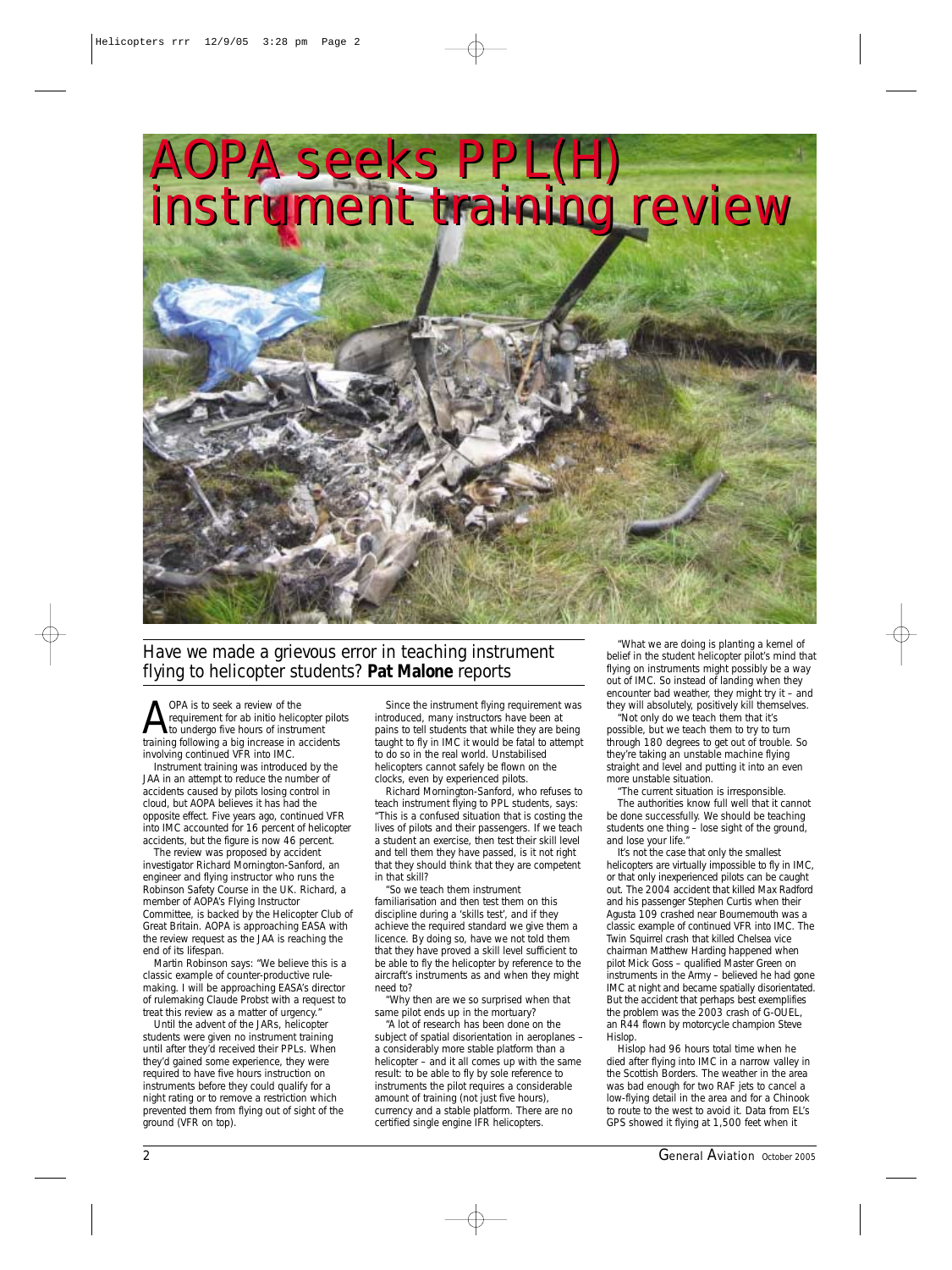## *Left: caption for Steve Hislop wreckage in here in here in here in here in here*

probably encountered IMC. Over the next 30 seconds it climbed to 2,400 feet, turned right through 32 degrees and decelerated to 50 kt. In the next 30 seconds the altitude increased by about 200 feet, the right turn continued through a further 83° and the ground speed increased to 86 kt. The last data recorded showed altitude had decreased about 150 feet to approximately 2,450 feet, the right turn had continued through a further 130° and the groundspeed had increased to 120 kt. The data was cut off at that point, possibly due to the main rotor removing the GPS antenna, and the aircraft crashed in a high-energy impact.

The AAIB report says: "It was likely that the helicopter had entered IMC during a turn away from an area of low cloud on its planned route. Shortly afterwards control had been lost and the aircraft descended rapidly, possibly as the result of spatial disorientation. An excessively low rotor RPM had probably resulted and led to contact of the main rotor blades with the tailboom, causing most of it to detach, stoppage of the rotors and non-survivable ground impact."

It's impossible to say what was going through the pilot's mind when he was flying up the valley, but given that he had been taught to fly on instruments and had passed an examination of his ability to do so, it's not unreasonable to believe that he thought it might be a workable alternative to landing on challenging terrain. Would he still be with us if he had been proactively taught to land?

The Helicopter Club of Great Britain believes that not only should instrument training be left until pilots have more experience, but that they should be positively taught to land out as part of the PPL syllabus.

Secretary Jeremy James says: "The great asset of a helicopter is that it can land almost anywhere, and while PPL students obviously understand that, we need to reinforce the message by making them practice landing out at the PPL stage.

"People sometimes tend to be worried about landing in a field because they think they'll get into trouble, but if they were required to do it safely and properly at the training stage, it would help to overcome that reticence.

"You'd need somewhere you had the landowner's permission, and you'd have to treat it as a confined area approach to uncertain ground. But if the instructor were to propose a scenario in which the student was finding himself hemmed in by decreasing visibility, and a safe landing was the lesson, I believe that would do a great deal to reduce IMC-related accidents.

Richard Mornington-Sanford concurs with Jeremy James. "I would like to see the helicopter training syllabus amended to encompass practice forced landings from something other than just an engine failure. Accidents are not happening because the engines are failing, they are happening because the training establishment spends the majority of its time teaching autorotations, and very little time teaching the student to cope with the other reasons that might require a precautionary landing – like bad weather." ■

*Right: caption for team if needed in here in here in here in here in here n here in here in here in here in here*

*General Aviation October 2005* 

## *New visibility New visibility minima opposed minima opposed*

The Helicopter Club of Great Britain is opposing proposed new visibility minima for<br>helicopters on the grounds that new regulations would do nothing to improve safety and<br>may in fact make matters worse.<br>The CAA wants to in he Helicopter Club of Great Britain is opposing proposed new visibility minima for helicopters on the grounds that new regulations would do nothing to improve safety and may in fact make matters worse.

make VFR flight above cloud illegal, and has proposed to amend the ANO accordingly. In support of its case it quotes nine accidents which it says were due to poor visibility. But the Helicopte Club, an AOPA corporate member, says that in seven of the accidents the pilots had already broken existing laws, so the imposition of a new one would do nothing apart from detrimentally affect helicopter owners and pilots by restricting the use of helicopters in certain weather conditions, for no perceptible benefit. The remaining two accidents quoted by the CAA involved disorientation at night, and there was no evidence that visibility was 3km or less at the time.

Club secretary Jeremy James says: "While the HCGB is greatly concerned by avoidable accidents, it disagrees with this proposed method of reducing them. The common factor in all of the accidents was loss of visual reference, and not reduced forward visibility."

The HCGB also opposes proposal to prohibit VFR flight above a cloud layer. Jeremy James says: "Provided the climb above cloud and the subsequent descent can definitely be made in compliance with the Visual Flight Rules, there are considerable safety benefits to flight above cloud, out of sight of the surface. Flight over a fog-filled valley or above hill top cloud is much safer than the alternative of creeping along in poor visibility and at low level to remain in ground contact. Fog banks can be encountered over water, and it is generally much safer to fly over than under them. Whilst clearly only experienced pilots should fly on top, rules intended for less experienced pilots should not remove this safety-enhancing capability. We do not know of any helicopter accident that has been caused by such 'on top' flight, and it should most definitely not be prevented.

"The current rule of '…a speed, which having regard to the visibility is reasonable…' is a good one, as it takes into account the helicopter's unique ability to slow down and stop. Pilots use this ability to allow themselves a 'comfortable' flying time that they can see ahead. Indeed some countries (e.g. France) express a forward visibility rule in terms of flying time, for example, stating that pilots must have 30 seconds flight time forward visibility. Such a rule would acknowledge the unique capabilities of the helicopter, is flexible, and achieves the aim of preventing flight into cloud, without an arbitrary distance limit which could well be inappropriate most of the time. It is no less enforceable than the proposed rule." ■

## *Moral victory for helicopter Brits Moral victory for helicopter Brits*

he British team put up its best-ever

The British team put up its best-ever<br>performance in the World Helicopter<br>Championships in August, but dubiou<br>behaviour by some of the opposition and a performance in the World Helicopter Championships in August, but dubious lack of action by the authorities has cast a shadow over the event.

Six British teams came in the top 15 – a better in-depth performance than any other country – but Britain finished fourth overall, just a whisker behind the Germans. Members of the German team said later they believed

they had won the competition, but for the fact that warranted disqualifications had not been made.

Britain's Caroline Gough-Cooper, with navigator Imogen Asker, won the World Ladies Championship and was first-placed British team, coming in sixth out of 42.

The teams that should have been disqualified were largely Russian and French. After the navigation exercise, some Russian teams were found to have two maps in the

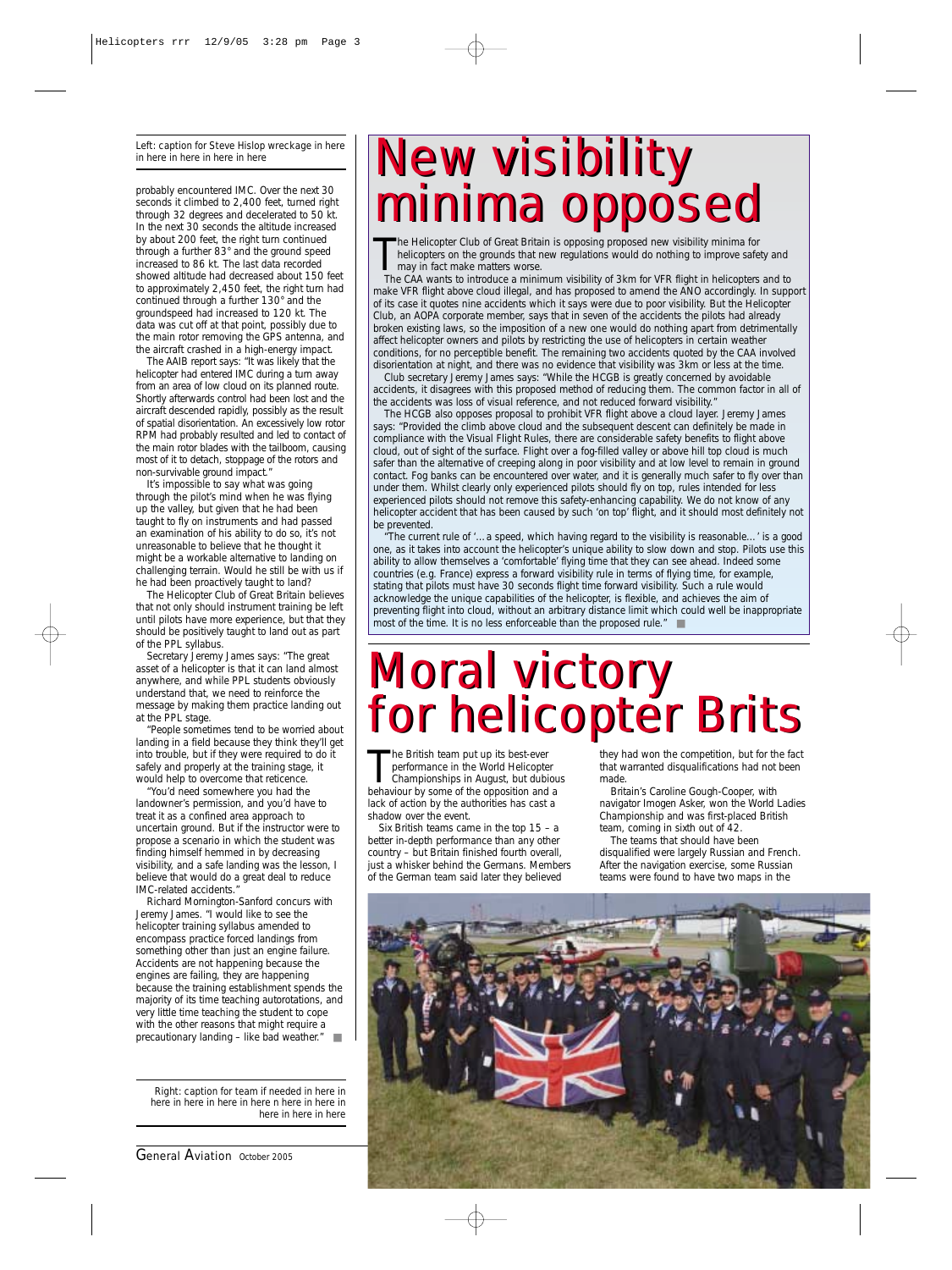



cockpit – one the official navex map, the other a more detailed local map that had been marked up in French and Russian.

After the navex, teams were required to enter a quarantine area so they could not brief teams who had yet to fly, but a number of French competitors were photographed using mobile phones in the area – and no fewer than ten mobile phones were confiscated from pilots and navigators, before and after the navex. The fact that mobile phones were banned was stressed at every briefing.

Because little or no enforcement action was taken by the organisers, some competitors became emboldened as the week-long competition went on, and behaviour became ever more suspect. During the precision flying and slalom events, there were clearly close



4 *General Aviation October 2005*